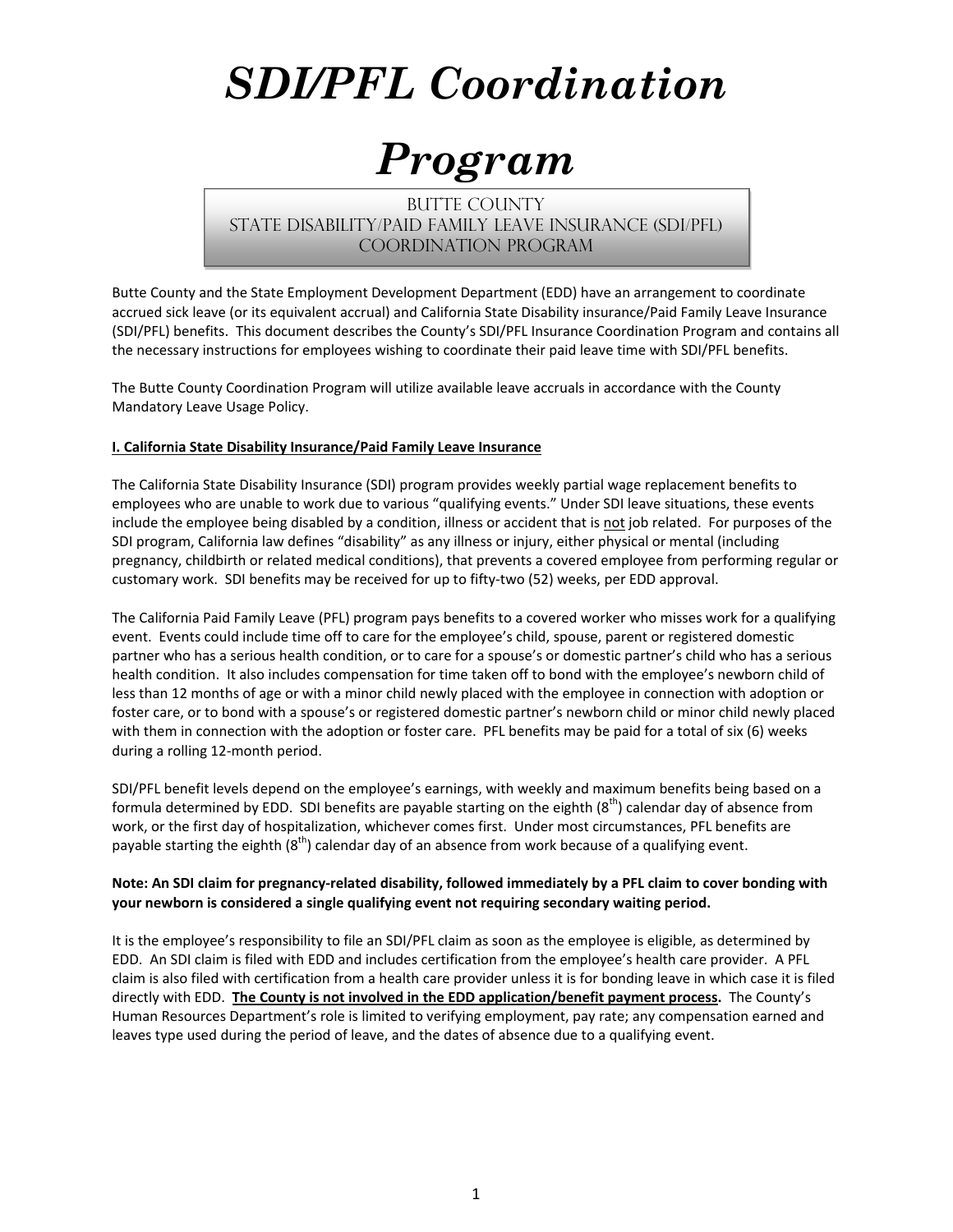#### **II. State Disability Insurance/Paid Family Leave Insurance Coordination**

SDI/PFL Coordination is a benefit where, an employee uses his/her accrued time off while receiving SDI/PFL benefit payments. Coordination has the effect of approximating full compensation during the absence from work by combining sick leave (or other required accruals) and SDI/PFL benefits, as long as the employee's leave balance(s) permits.

The County will utilize the employee's EDD benefit payment stub as the basis for coordination of gross wages. This is accomplished by subtracting SDI/PFL benefits paid to the employee by EDD from the employee's gross wages, and then dividing the SDI/PFL benefit adjustment by the employee's current County hourly rate, totaling the number of leave hours to be returned in a pay period.

#### **Example (based on 14 day benefit payment):**

| Prequalifying event gross wages                   | \$1,651.07 |
|---------------------------------------------------|------------|
| Minus SDI/PFL benefit amount received by employee | \$920.00   |
| Adjusted gross pay                                | \$731.07   |

*For the purposes of this example, assume hourly rate of \$20.6384. Divide SDI/PFL benefit adjustment of* \$920 by Butte County hourly rate of \$20.6384 = 44.5771 hours of leave accrual being returned to the *employee.*

Employees shall utilize available leave accruals in accordance with the Mandatory Leave Usage Policy by coding their timesheet with sick leave (or other required accruals) and/or "non‐compensable" time, for a total of 80 hours each pay period. This process has been carefully developed to extend the duration of accrued leave balances with the intent that the employee's combination of paid leave accruals and SDI/PFL benefits does not exceed his/her prequalifying event gross salary.

There are several advantages to supplementing disability benefits with accrued sick, vacation, holiday, administrative or compensatory time:

- Employee receives compensation approximately equivalent to full pay based on their gross salary (through a combination of accrued leave usage and EDD payments) if employee has sufficient accrued time available.
- Employee continues to accrue sick, vacation, administrative and holiday time on the adjusted accrual usage.
- County sponsored premiums for employee medical, dental and vision benefits will continue to be paid by the County as long as the employee continues on FMLA/CFRA/PDL and/or appropriate paid status by the County.
- Disability payments are non-taxable.
- Retirement contributions continue (based on adjusted gross wages paid through payroll).

#### **III. Conditions of Coordination**:

Employees must be covered by SDI/PFL and have an EDD‐approved claim for benefits to be coordinated. Employees in the following Units are currently covered:

- BCEA-General
- BCEA-SSW
- BCMEA
- $\bullet$  PFA
- $\bullet$  PPOA
- PPOA- Management
- Non‐Represented
- Confidential